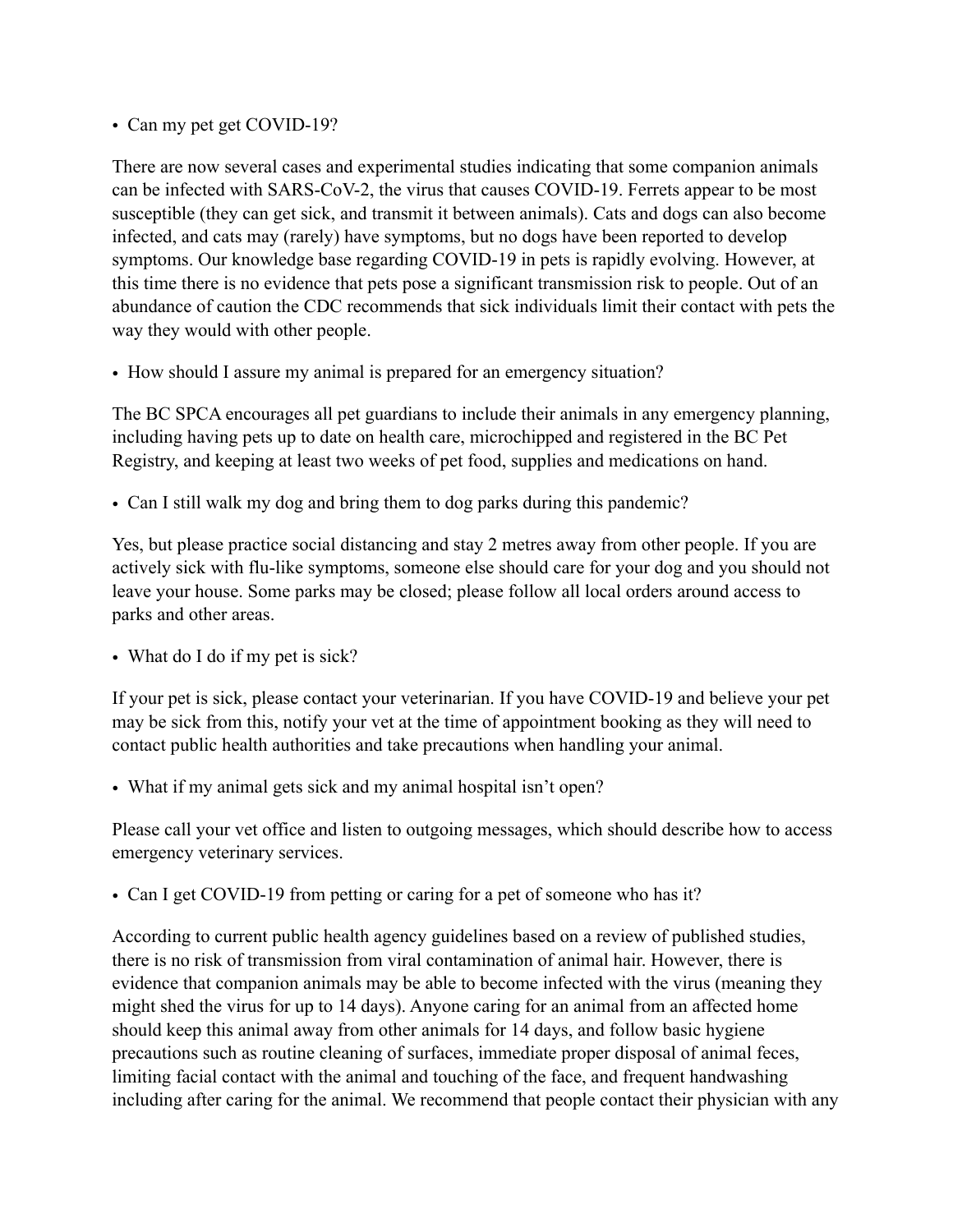questions about their own health and risk for COVID-19, and their veterinarian with questions about the health of the animal.

• What happens when we run out of hand sanitizer in a branch?

Please continue to prioritize hand washing over the use of sanitizer. If you are out of sanitizer than hand washing practices must be followed. Here is a link to the hand washing sign from our HR department.

• What should field officers do if we run out of hand sanitizer and cannot get disinfecting wipes?

Accelerated hydrogen peroxide (AHP) is available at the branches, hospitals and clinics and can be diluted 1:120 and used as hand sanitizer. It does not need to be rinsed. It is safe, but will be drying. Hand lotion can be applied once the product has dried (but should not be mixed into the diluted product). The 1:120 dilution kills the novel coronavirus and is used by the shelters to disinfect "human areas." Field officers can ask branches for 1:120 AHP in a small bottle or spray bottle. Animal areas are cleaned with 1:40 (three times more concentrated). As we are trying to conserve AHP, this should be considered as a "last resort" option if other hand hygiene supplies are not available. Also, please note that Lysol wipes and some other human cleaning products are not safe for use around cats and should only be used on human-related supplies that won't come into contact with cats or other animals.

• What happens when we run out of AHP?

At present we still have a supply of AHP, but we may run out. We ask that all facilities follow the AHP Conservation steps outlined in the Operational Plan to stretch our supply as long as possible. If this occurs, we will switch to another disinfectant if it can be sourced (either Virkon or Klorman or something with similar active ingredients. If no disinfectant effective against the most common shelter pathogens can be sourced, facilities may have to close (alternate service delivery model with no animals in branch).

• We're running low on PPE, what are we to use in its place?

We are working on replacing some PPE use with washable items such as lab coats, coveralls and scrubs. Please continue to solicit donations of these items. Branch managers should keep our shared PPE Inventory spreadsheet up to date with your current stock. Please work to conserve the PPE stock that you have by ensuring you are prepared for each visit into an isolated area and don't have to run in and out.

• Volunteers have contacted us to ask whether they can sew reusable masks for us. What should I tell them?

Washable masks are great, and we can use them in some locations. What would be most helpful is if they could sew "isolation gowns" for us that can replace the yellow disposable gowns long term. We have a new Resource List: Resources for sewing washable PPE in the Ops COVID-19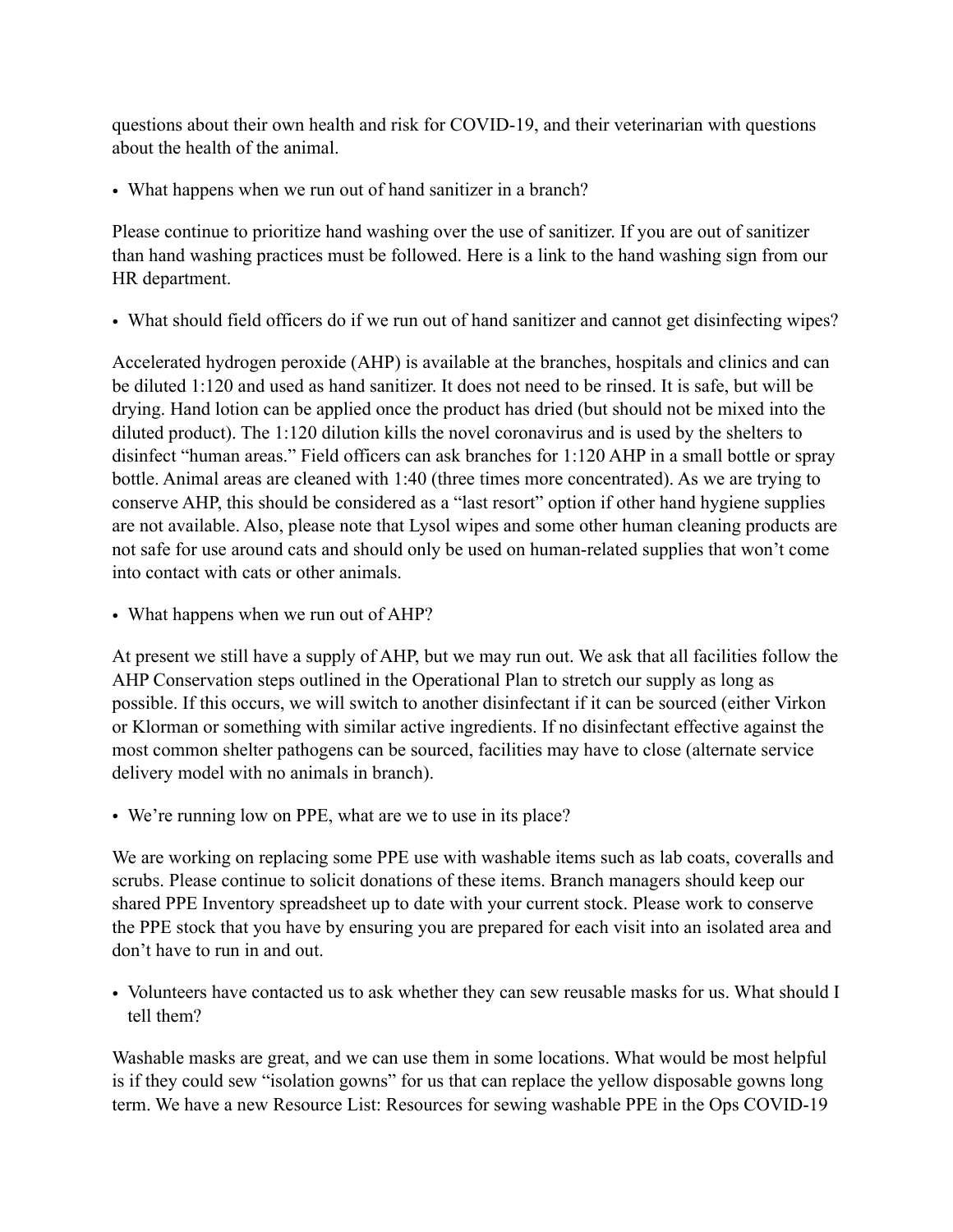area on the staff portal. Please send them this information/ patterns and ask them for feedback on the materials. Please also let the AH team know if you have feedback once you are using the finished product.

• What if one of our fosters is high-risk and has been advised by their physician to stay home to prevent exposure, but has an animal due for vet treatments?

As all animals will have already received some vet treatments at intake, it is acceptable to delay vet treatments that are due for up to 2 weeks. If the delay is anticipated to be longer than two weeks, please ask the foster to have someone else bring in the animal, or advise that if they have a car they can come in by appointment, a staff member will come out to the car and retrieve the animal, vet treatments will be administered, and then the animal can be returned to the car.

• What if one of our fosters has confirmed or suspected COVID-19 and needs to bring in an animal for vet treatments?

As all animals will have already received some vet treatments at intake, it is acceptable to delay vet treatments that are due for up to 2 weeks. Most individuals will be recovered by that time. If the delay is anticipated to be longer than two weeks, please ask the foster to have someone else bring in the animal, or advise that if they have a car they can come in by appointment, a staff member wearing PPE will come out to the car and retrieve the animal, vet treatments will be administered, and then the animal can be returned to the car. Surfaces should then be disinfected.

• What happens when my vet cannot do s/n surgeries? What should we do?

We anticipate that the availability of s/n surgeries will be markedly reduced or eliminated in the coming weeks. If no vets in your community will s/n shelter animals, animals otherwise ready for adoption should be adopted out with postadoption spay/neuter certificates. Otherwise, animals should be placed in foster to adopt as usual pending an appointment (as long as it can happen in the next few weeks). Under "normal" circumstances, we discourage the use of postadoption s/n certificates, but this is an unprecedented situation and we do not want these animals accumulating in our system. Branches should track animals receiving s/n certificates in order to follow up with these adopters when appointments are available again.

• When issuing a post-adoption s/n certificate, do I specify which hospital to use? Is there a dollar or time limit attached to the certificate?

No, we cannot direct adopters to a specific hospital. The time limit is 2 months after s/n services resume in the community, as determined by your branch. The dollar amount entered on the blank line designated for "Certificate Amount" should be determined by each branch based on the "typical" amount that is charged to the branch for an animal of that species, age and sex. This amount should be no greater than what is supported by your existing spay/neuter budget. If you have further questions about how to determine this amount, please contact your RM.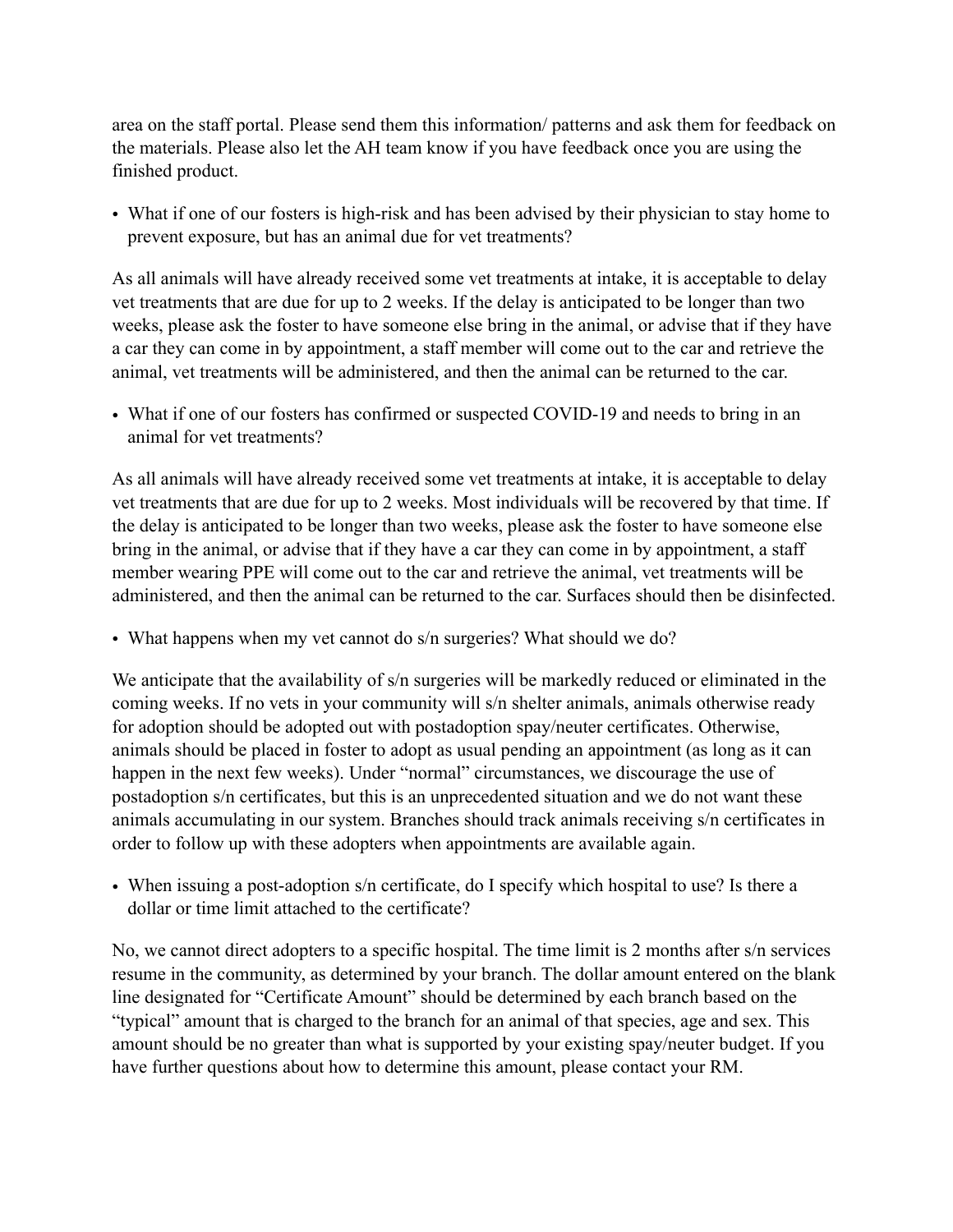• Should we still issue a free post-adoption veterinary examination certificate? What if our community vets are not offering wellness/ elective services?

Yes, a certificate should still be issued. The wording on the certificate states "participating veterinarians" so each vet has a choice whether or not to honour these at any specific time, or in general. Veterinarians also have the discretion to extent the duration of time that these will be honoured beyond 7 days. If veterinary services are already severely diminished in your community, it makes sense to verbally inform adopters that due to the effects of COVID-19 on veterinary services, they may not be able to use the certificate.

• Will there be any formal communication with BC veterinarians from the BC SPCA?

A letter from Emilia and Karen outlining our basic response plans and thanking veterinarians for their ongoing contributions was distributed by branches to the vets we work with on March 25.

• Can the public bring donations to the shelter?

Yes, but branches are encouraged to have them call ahead (if staffing allows) to make a plan for drop off. Items should be left outside to be retrieved by a staff member. If anyone in the household is actively sick with flu-like symptoms, people should refrain from bringing donations. Branches can consider placing a donation bin with signage outside their front door or gate.

• What if someone wants to donate something that we know is needed by the human health care system? Example: N95 masks, disposable gowns or suits, face shields or eye protection, exam gloves

If someone contacts you to donate these types of items, please direct them to donate these to human health care workers at this time. If they are unwilling to do so, or unable to find a local way to do so, these items may be accepted. If you are unable to use them, please reach out to the Animal Health team to see how these may fit into our biosecurity protocols or be used by another department. You may also be asked to donate these items to human health care workers at a future date as need in your area increases. More information on where these items can be donated: https://www.safecarebc.ca/operationprotect/

• I am worried I have COVID-19 or have been exposed, or a close contact has COVID-19, or I am worried about coming to work due to my health status or have questions about my employment. What should I do?

Please contact your supervisor and HR for all human health and human risk related inquiries.

• For incoming animals from affected households, can pets from different households be housed in the same isolation area?